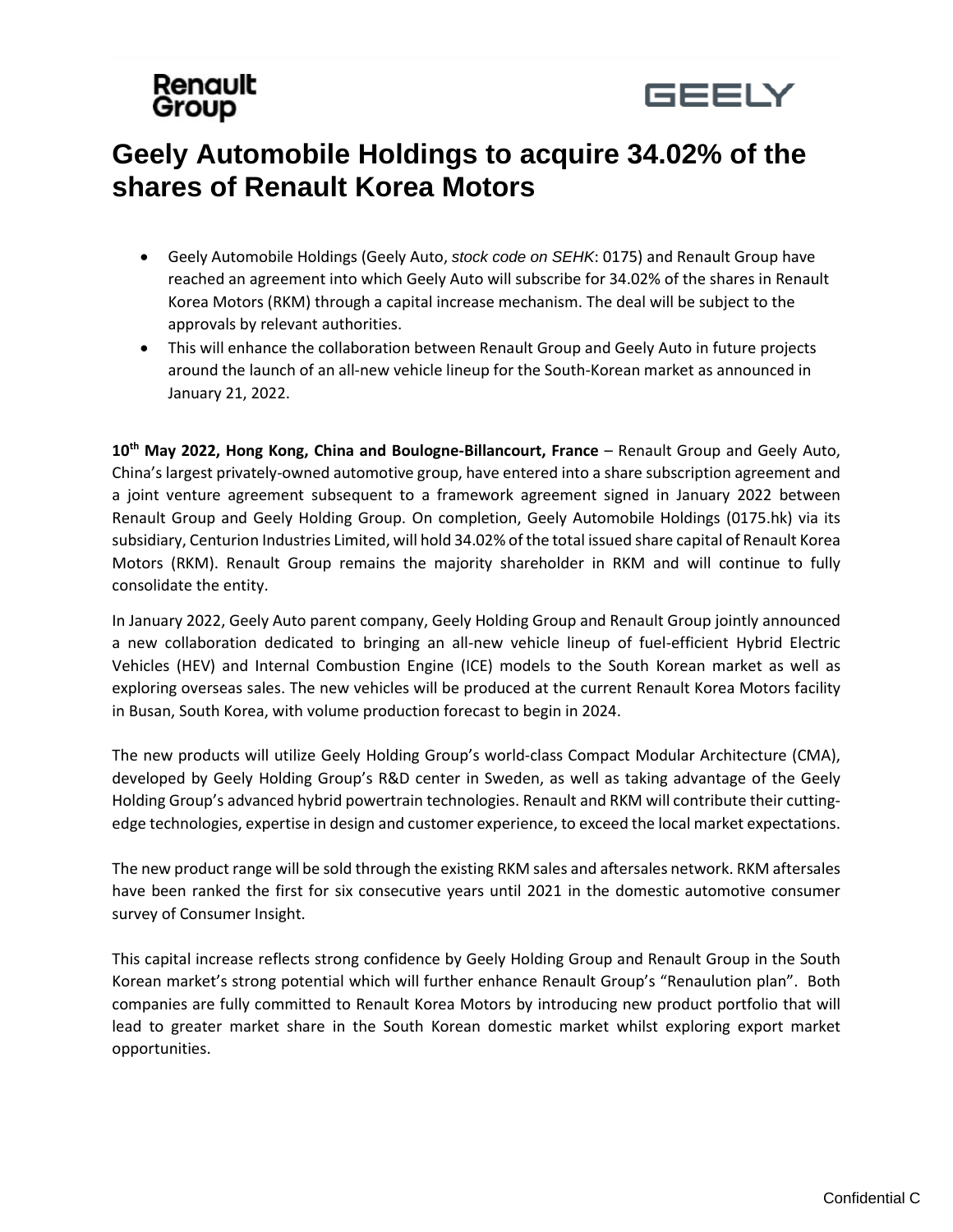



## **About Zhejiang Geely Holding Group**

Zhejiang Geely Holding Group (Geely Holding) is a global automotive group that owns several well-known international automotive brands, with operations spanning the automotive value chain, from research, development and design to production, sales and servicing.

Founded in 1986 by Eric Li, the company's Chairman, in the city of Taizhou in China's Zhejiang province, Geely Holding launched its automotive business in 1997 and is now headquartered in Hangzhou, China. Today, Geely Holding operates a number of brands including Geely Auto, Lynk & Co, ZEEKR, Geometry, Volvo Cars, Polestar, Lotus, London Electric Vehicle Company, Farizon Auto, and Cao Cao Mobility.

Geely Holding sold over 2.2 million vehicles in 2021, with Volvo Cars sales reaching 698,693 units globally and Geely Auto Group's Hong Kong listed entity reporting sales reaching 1,328,029 units.

Geely Holding employs over 120,000 people globally and has been listed in the Fortune Global 500 for the past ten years.

For more information regarding Zhejiang Geely Holding Group please refer to the official website at [www.zgh.com](http://www.zgh.com/)

# **About Geely Automobile Holdings**

Geely Automobile Holdings Limited (the "Company" and its subsidiaries, collectively the "Group") (SEHK stock code: 175) is an automobile manufacturer, focusing on development, manufacturing and sales of passenger vehicles.

Its products are exported to Southeast Asia, Europe, Latin America and other countries. The company has 11 production bases in mainland China, with more than 40,000 employees.

Geely Automobile Holdings Limited launched on the Hong Kong Stock Exchange in 2005 and officially entered the Hang Seng Index in 2017. The controlling shareholder of the Company is Zhejiang Geely Holding Group.

## **About Renault Group**

Renault Group is at the forefront of a mobility that is reinventing itself. Strengthened by its alliance with Nissan and Mitsubishi Motors, and its unique expertise in electrification, Renault Group comprises 5 complementary brands - Renault, Dacia, LADA, Alpine and Mobilize - offering sustainable and innovative mobility solutions to its customers. Established in more than 130 countries, the Group has sold 2.7 million vehicles in 2021. It employs nearly 160,000 people who embody its Purpose every day, so that mobility brings people closer. Ready to pursue challenges both on the road and in competition, Renault Group is committed to an ambitious transformation that will generate value. This is centred on the development of new technologies and services, and a new range of even more competitive, balanced and electrified vehicles. In line with environmental challenges, the Group's ambition is to achieve carbon neutrality in Europe by 2040.<https://www.renaultgroup.com/en/>

## **Media contacts**